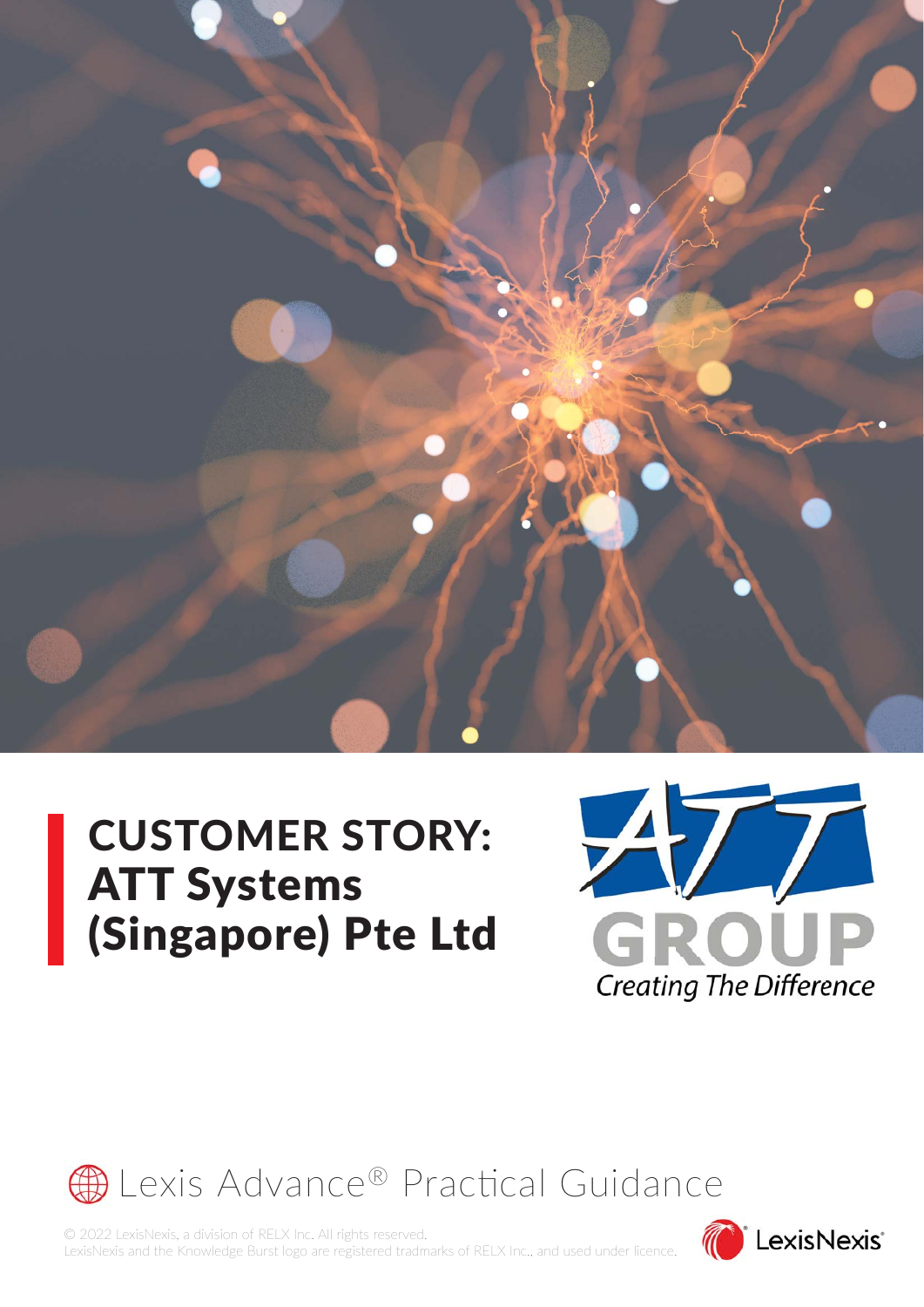

Headquartered in Singapore, ATT Systems (Singapore) Pte Ltd was founded in 1998. As a system integration solutions provider, ATT Group specialises in integrated security, traffic, enterprise information management systems, and software development. With a staff strength of approximately 190 in Singapore and more overseas, ATT Group and its employees are dedicated to creating a difference for people via innovative technology.

ATT Group is fully committed to maintaining excellence in the development and introduction of customisable and technologically adept solutions that meet their clients' various needs. Through the exceptional post-sales assistance provided and an ever-present customer care service, ATT Group boasts a high clientele-return rate and strong relations with partners and suppliers, with various governmental ministries, hospitals, and private organisations on their list of clients.

Today, with more than two decades of experience in this competitive industry, ATT Group endeavours to enhance its international presence, having enterprises located around the globe, namely Australia, India, and Vietnam. Their regional presence has also been established via services provided to nations within Southeast Asia such as Thailand, Myanmar, Indonesia, Malaysia, and the Philippines.

#### **LEGAL EXPERTISE**

The Legal Department in its current iteration is fairly recent, with Kamar, the Legal and Contracts Manager at ATT Group, taking an active interest in the larger business processes since he was brought on board in May 2020. Kamar leverages on his strong commercial acumen to advise on best practices within the organisation, and believes that this synergy between business operations and the in-house counsel is a key feature of an effective legal department.

As an essential service provider, ATT has been operating as usual throughout the pandemic, with added safety measures in accordance with government guidelines. Its operations division rose to the task of ensuring that every employee clearly understood these new operating procedures, and have in fact viewed this as a valuable exercise in presenting legal concepts in a concise and engaging manner.

# **ON DIGITAL TRANSFORMATION: WHERE ARE THEY NOW AND WHAT'S NEXT?**

Kamar has encountered legal technology at every turn during his time working in the legal industry in both the public and private sectors, locally and internationally, but has noticed that the interest in legal analytics has picked up of late, likely as a result of an increased demand for automation, particularly as such solutions have begun to crop up in other areas including the financial industry. As in-house legal counsel, the role first and foremost requires provision of accurate legal advice while managing external legal costs, and the team at ATT is also conscious of the changing landscape of this information-based economy, and the impact that this has on the profession.

Thoughtfully curated, contemporary content by experts will, however, always be at the forefront of the ATT legal strategy, and this is ultimately the reason the team is willing to invest in a legal technology solution. It is also important to note that, particularly in this day and age, the myriad of topics that cross an in-house counsel's desk continues to grow, and expertise in each of these areas is simply not possible. As workload and complexity evolve, so too should the approach to legal research. This is particularly true of corporate teams, often very lean, and without the support of paralegals.